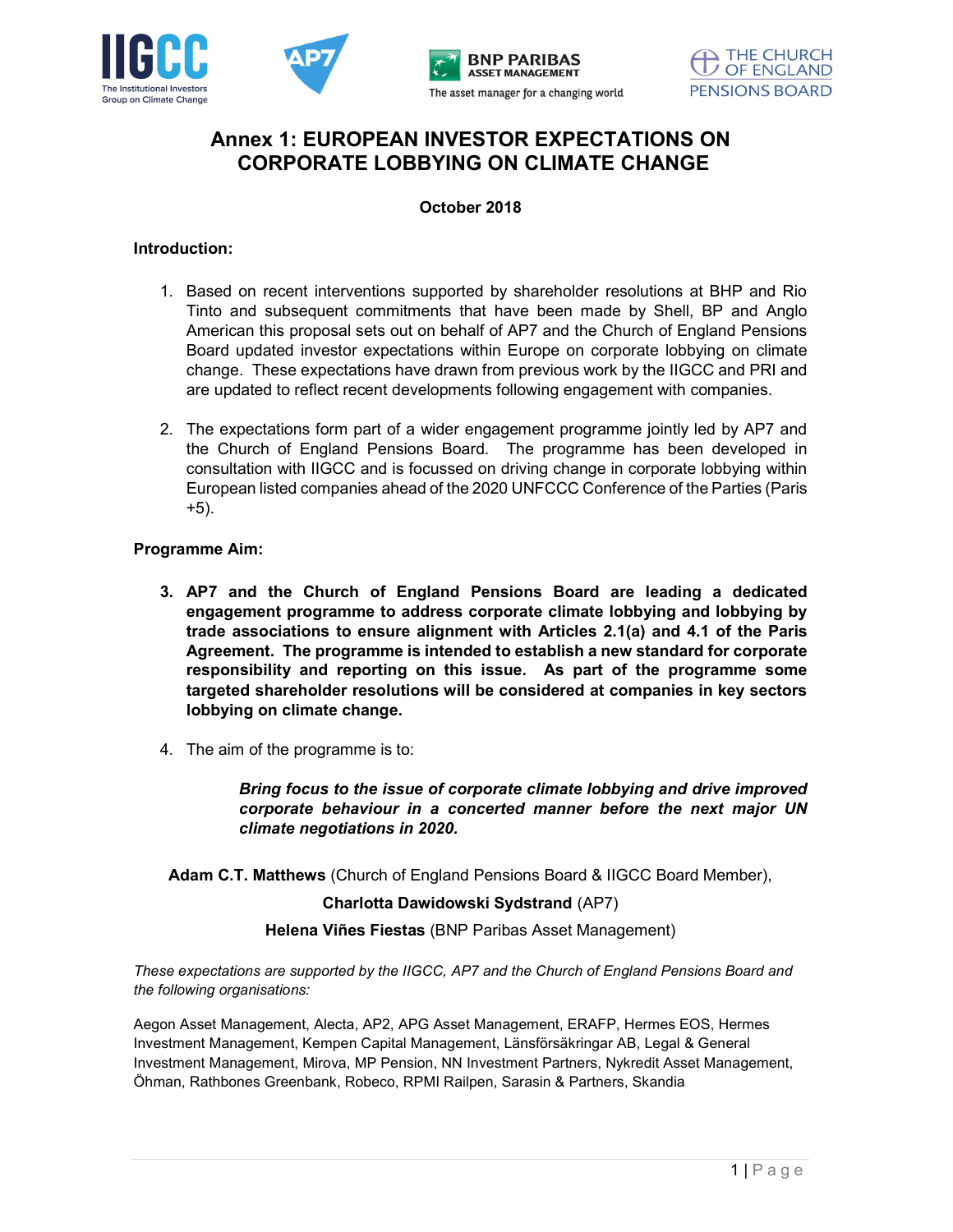

## Annex 1: EUROPEAN INVESTOR EXPECTATIONS ON CORPORATE LOBBYING ON CLIMATE CHANGE

### INVESTOR EXPECTATIONS:

Our expectation is that, when companies engage with public policy makers, they will support cost-effective policy measures to mitigate climate change risks and support an orderly transition to a low carbon economy. We believe that companies should be consistent in their policy engagement in all geographic regions and that they should ensure any engagement conducted on their behalf or with their support is aligned with our interest in a safe climate, in turn protecting the long-term value in our portfolios across all sectors and asset classes. The following expectations are informed by the Principles For Responsible Investment report into corporate lobbying as well as recent engagement on the issue.

## INVESTOR PRINCIPLES ON LOBBYING:

As long-term institutional investors we expect those companies that engage with policy makers directly or indirectly through trade associations, lobbying organisation or think-tanks taking positions on climate change related issues to:

## I. Lobby Positively in Line with the Paris Agreement

Support and lobby for effective measures across all areas of public policy that aim to mitigate climate change risks and limit temperature rise to well below 2 degrees Celsius. This support should apply to all engagement conducted by the company in all geographic regions, and to policy engagement conducted indirectly via third party organisations acting on the company's behalf or with the company's financial support.

### ii. Have Robust Governance Procedures

Establish robust governance processes to ensure that all direct and indirect public policy engagement that is supported by the company is aligned with the company's climate change commitments and supports appropriate policy measures to mitigate climate risks. We expect companies to establish a clear framework that has:

- **Board oversight:** Ensuring accountability by assigning responsibility for governance at board and senior management level.
- **Monitoring and Review:** Establishing processes for monitoring and reviewing climate policy engagement, including identifying all climate change policy engagement being conducted by the company either directly or indirectly, across all geographic regions.
- Consistency: Establishing a transparent process to ensure consistency between the company's public policy positions and their direct and indirect engagement with climate policy, including through third parties. This process should include an assessment of the company's relationship with third party organisations, having regard to the nature of the material difference and the extent of the benefit derived from the broader activities of the third party, and define actions to be taken where material differences have been identified to ensure alignment.